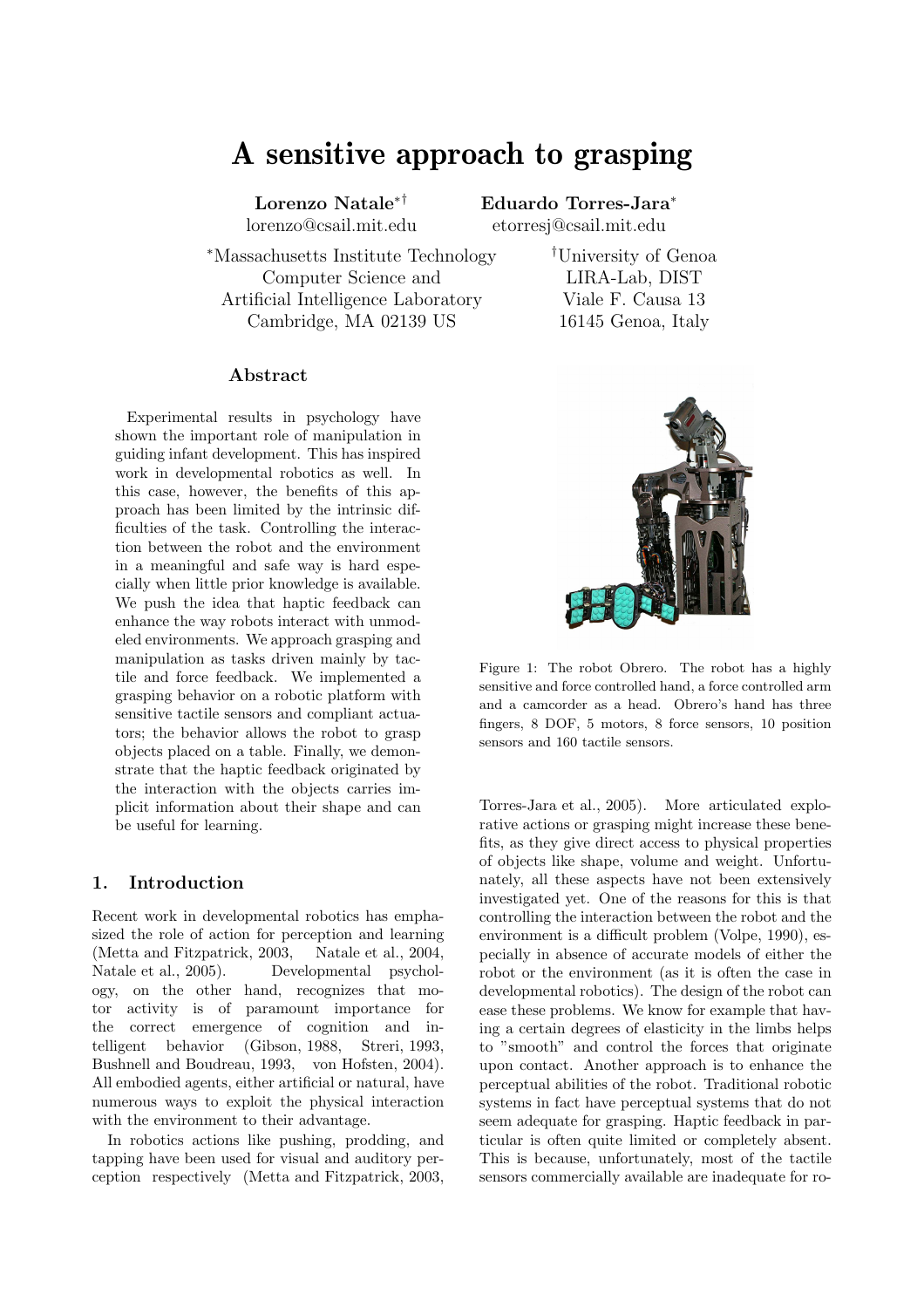botics tasks: they are only sensitive to forces coming from a specific angle of incidence, rigid and almost frictionless.

Obrero is an upper body humanoid robot designed to overcome these limitations (Torres-Jara, 2005). It is equipped with series elastic actuators, which provide intrinsic elasticity and force feedback at each joint. The hand is equipped with tactile sensors (Torres-Jara et al., 2006) which provide a deformable and sensitive interface between the fingers and the objects.

We report a series of experiments where Obrero exploits its sensing capabilities to grasp a number of objects individually placed on a table. No prior information about the objects is available to the robot. The use of visual feedback was voluntarily limited. Vision is used at the beginning of the task to direct the attention of the robot and to give a rough estimation of the position of the object. Next, the robot moves its limb towards the object and explores with the hand the area around it. During exploration, the robot exploits tactile feedback to find the actual position of the object and grasp it. The mechanical compliance of the robot and the control facilitate the exploration by allowing a smooth and safe interaction with the object. Results show that the haptic information acquired by the robot during grasping carries information about the shape of the objects.

The paper is organized as follows. Section 2. briefly reviews the importance of haptic feedback for manipulation in infants and adults. Section 3. describes our robotic platform. Section 4. provides some implementation details and describes the grasping behavior. The latter is evaluated in Section 5. Finally, Section 6. draws the conclusions of this work.

# 2. Haptic feedback, perception and action

In adults, several studies have revealed the importance of somatosensory input (force and touch). For example Johansson and Westling (Johansson and Westling, 1990) have studied in detail what feedback is provided by the skin during object lifting tasks and how it is used to control the movements of the fingers. The results of these experiments proved the importance of somatosensory feedback: they showed that human subjects had difficulties avoiding object slipping when they had their fingertips anesthetized, even with full vision (Johansson, 1991).

Haptic feedback has an important role for object perception as well. Lederman and Klatzky (Klatzky and Lederman, 1987) identified and described a set of motor strategies *exploratory proce*dures used by humans to determine properties of objects such as shape, texture, weight or volume.

Little is known concerning how infants use tactile sensing for manipulation (Streri, 1993). In some circumstances children exploit tactile feedback to learn about objects (Streri and Pêcheux, 1986). Streri and Pêcheux measured the habituation time of newborns (2 months and 5 months old) during tactile exploration of objects placed in their hands. In this experiment children spent more time exploring novel rather than familiar objects, even when they did not make visual contact with the hand.

Motor abilities of children are quite limited during the first months of development. This does not prevent infants from using their hand to engage interaction with the world. The importance of motor activity for perceptual development has been emphasized in developmental psychology (von Hofsten, 2004, Gibson, 1988). Researchers agree on the fact that motor development determines the timing of perceptual development. In other words the ability of infants to explore the environment would determine their capacity to perceive certain properties. Accordingly, perception of object features like temperature, size and hardness is likely to occur relatively early in development, whereas properties requiring more dexterous actions like texture or three dimensional shape would emerge only later on (see (Bushnell and Boudreau, 1993) for a review).

# 3. The robot Obrero

Obrero (Torres-Jara, 2005) consists of a hand, an arm and a head (Figure 1). Obrero was designed to approach manipulation as a task manly guided by tactile and force feedback. Obrero's limbs are designed to reduce the risk of damages upon contact with objects. The head consists of a commercial camcorder (SONY DCR-HC20) that can move along the pan and tilt directions. The arm has 6 Degrees of Freedom (DOF) distributed in this way: three in the shoulder, one at the elbow and two in the wrist. The arm (Edsinger-Gonzales and Weber, 2004) uses Series Elastic Actuators (Williamson, 1995) which provide low-impedance and force feedback at each joint. Position feedback is provided by potentiometers.

The software controlling Obrero runs on a cluster of computers interconnected through an ethernet network. The connection between the different modules is done using YARP (Metta et al., 2006).

### 3.1 The hand and the tactile sensors

The hand consists of a palm, a thumb, a middle and an index finger (figure 2). Each one of the fingers has two phalanges that can be opened and closed. The thumb and the middle finger can also rotate. These rotations allow the thumb to oppose to either the index or the middle finger. The to-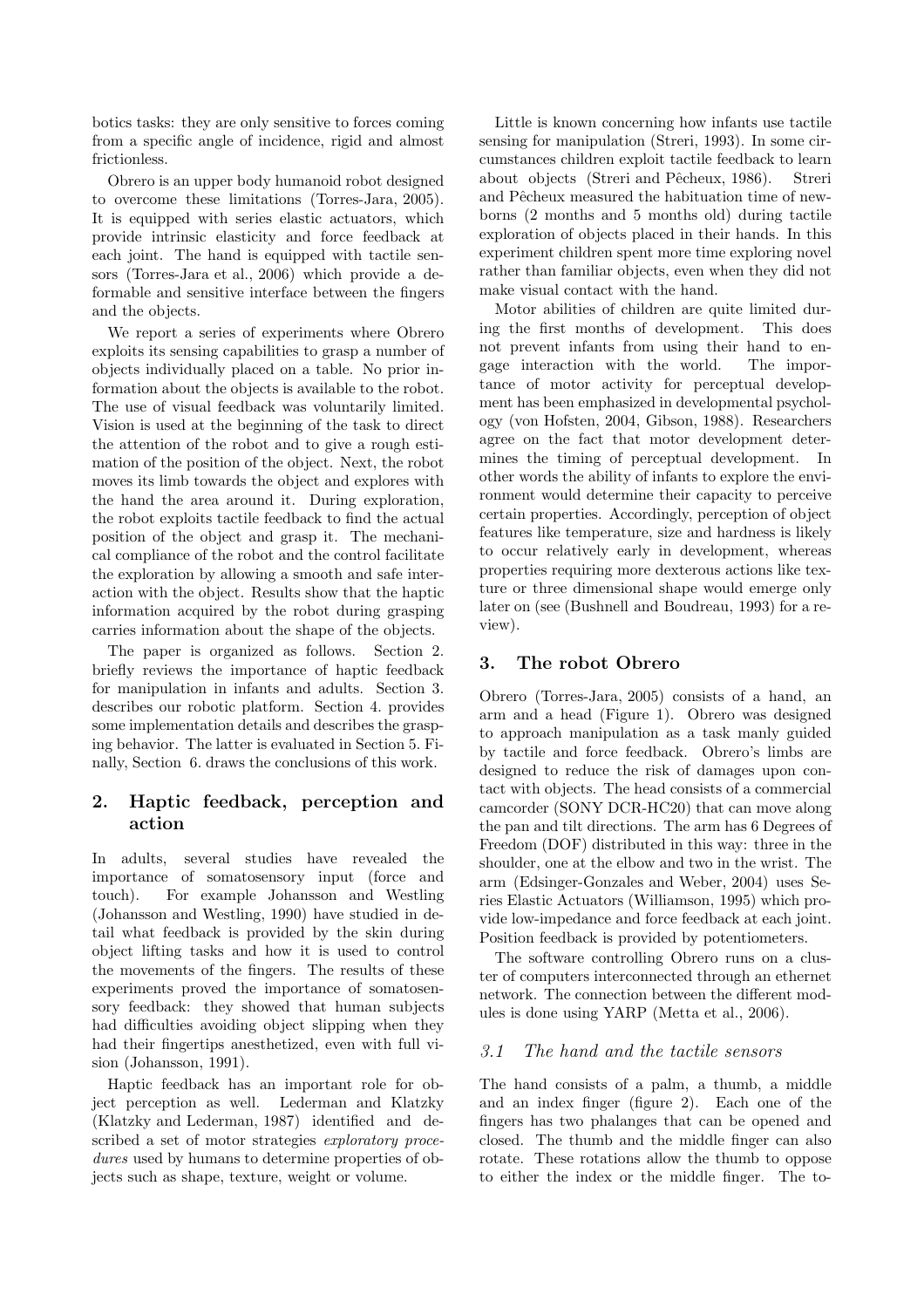

Figure 2: Obrero's hand and detail of the tactile sensors. (a) Group of four tactile sensors. The deformation of each of them is measured by a total of four sensors. (b) Tactile sensors mounted on the hand.

tal number of degrees of freedom in the hand is 8. All joints in the hand are equipped with an optimized version of the Series Elastic Actuators (Torres-Jara and Banks, 2004); the fingers have low mechanical compliance to soften the contact with the objects during grasping. The hand is underactuated and driven by only 5 motors: three motors open and close each finger, whereas two motors control the rotation of the thumb and middle finger. The phalanges of each finger are mechanically coupled. However, due to the presence of a Series Elastic Actuator in the joint, independent motion is achieved when the proximal phalange blocks (for example, as a result of contact with an object). This elastic coupling allows the hand to automatically adapt to the object it grasps. Finally, position feedback is obtained through potentiometers mounted in all joints and encoders in the motors. The tactile sensors mounted on the hand were designed to satisfy the needs of robotic tasks. Each unit has a domelike sensor (see figure 2a) made of silicon rubber. At the tip of the dome we embedded a small magnet, whose position is measured by four hall-effect sensors placed at the dome's base. By sensing the position of the magnet the defomation of the dome is estimated. The sensors are very sensitive and capable of detecting a minimum normal force of 0.098N. The shape of the sensors favors contact with the environment from any direction, as opposed to most of the tactile sensors which are flat. The high deformability and the properties of the silicon rubber allow the sensors to conform to the objects, thus increasing friction and improving contact detection. In this particular implementation, we used the "magnetic" version of these tactile sensors, however, an optical version has also been tested. The description of the design and the analysis of these sensors can be found in (Torres-Jara et al., 2006).

Groups of tactile sensors were placed on the hand. Two groups of four were placed on each finger (a group in each of the two phalanges) and 16 on the palm. A detail of the palm and fingers can be observed in figure 2b. Each one of these tactile units uses four sensors to determine the contact forces. This means that overall the tactile feedback consists

of 160 signals. At the base of the palm, where for practical reasons, we were not able to mount these tactile sensors, we placed a smaller infrared proximity sensor. To summarize, the hand has 5 motors, 8 DOF, 8 force sensors, 10 position sensors, 160 tactile sensors and an infrared proximity sensor.

# 4. Controlling the body

In this section we describe a few perceptual and motor competencies required for the robot to be able to control the body in a meaningful and safe way: this includes a simple attention system to spot the objects to be grasped and the ability to control the body to reach out for them. A the end of the section we describe how the these capabilities are integrated in the grasping behavior.

# 4.1 Attention System

Motion is a simple yet powerful cue to select points of interest in the visual scene; for an active camera system this is still true assuming we can estimate the motion of the background and account for it. In this paper we use the algorithm proposed by (Kemp, 2005), which uses a 2D affine model to robustly estimate the image motion resulting from the background. In short, the algorithm measures the motion of each pixel with a block matching procedure, and performs a least square fitting of the global affine model. Using the affine model the algorithm predicts the motion of each edge, and marks as foreground those edges that poorly match this prediction. Under the assumption that the majority of the image motion is due to the background, these edges can be used to build a saliency map to direct the attention of the robot.

# 4.2 Eye-hand coordination

We decided to focus on explorative actions rather than precise, goal directed, actions towards the target objects. This was also motivated by the fact that the monocular visual system of Obrero makes depth estimation very difficult. This situation is actually quite common in robotics, as depth estimation in real time is a challenging problem even with stereo vision. However, we cannot hope to program the robot to perform a blind exploration of the entire workspace. A possible solution is to constrain the exploration to the area of the workspace where the object is detected visually. Since the 3D location of the object is not available, reaching is performed in 2D; the exploration procedure allows the robot to find the actual position of the object. The motor skills required for reaching and exploring can be learned from the visual ability to localize the hand and compute the orientation of the arm.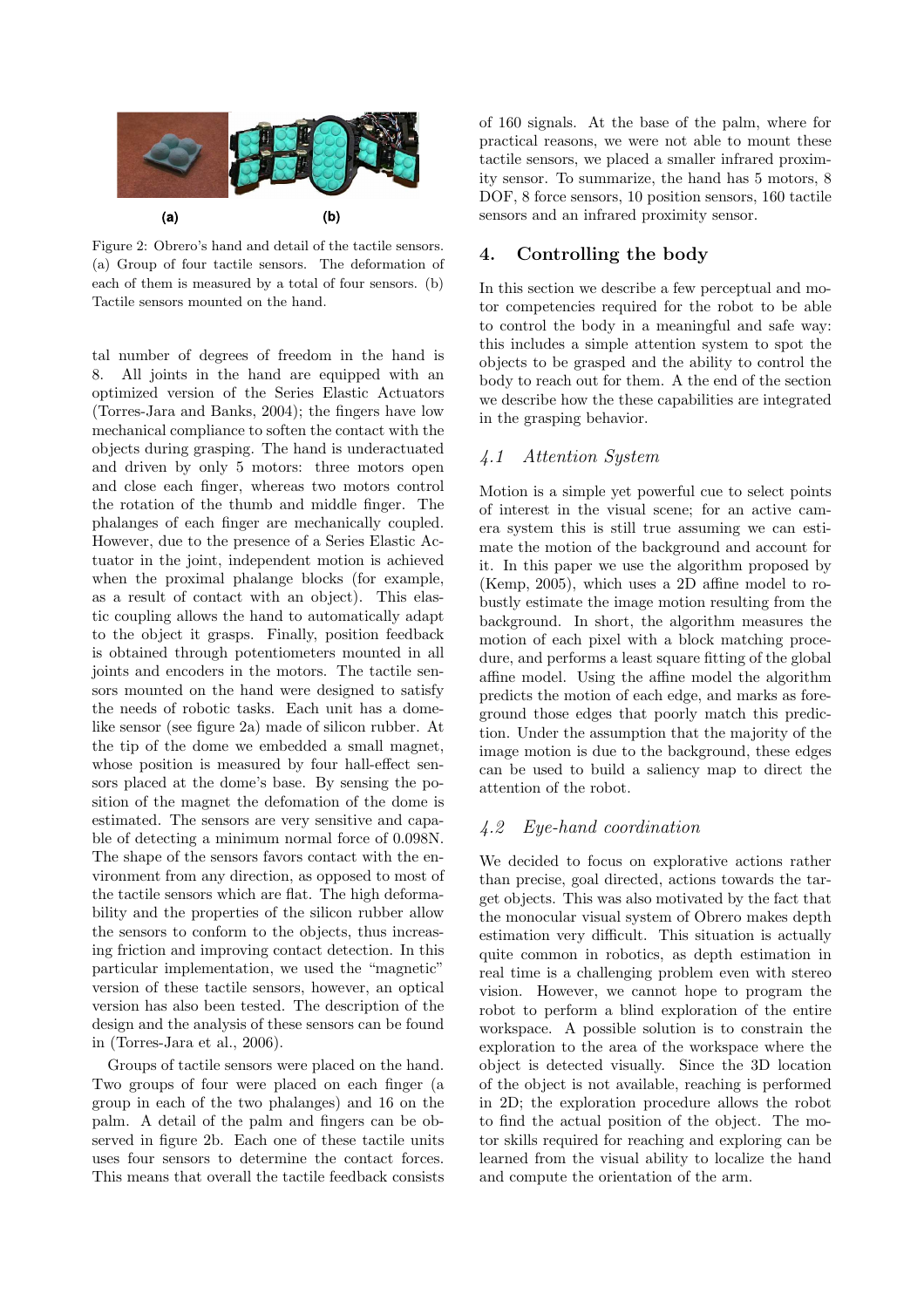#### 4.3 Hand Localization

A visual module detects the hand and computes the orientation of the arm in the image. The initial step of the hand detector consists in running a high frequency filter. All points whose frequency is below a certain threshold (fixed a priori) are discarded. A blob detector is run on the resulting image and the biggest blob is selected as the arm. The orientation of the arm is computed as the orientation of the line passing through the top-most and bottommost pixels of the arm area. Next, specific features (the small circular black and white potentiometers on the fingers) are searched on the arm area. The hand is identified if more than two of these features are found. The detection just described proved reliable enough for our purposes and was used as a short-cut in place of other, more general, methods (Metta and Fitzpatrick, 2003, Natale et al., 2005).

The visual feedback of the hand could be used for closed-loop control. However closed-loop control is not always suitable. This happens for example in presence of occlusions or when the hand is not within the visual field. Open-loop control is an alternative solution. A possible open-loop control consists of a mapping between the fixation point of the head and the arm end-point (Metta, 2000). The advantage of this approach is that the mapping can be easily learned if the robot is able to look at the hand. Another approach uses the output of the hand detector to learn a direct mapping between the arm proprioception (encoder feedback) and the position of the hand in the image (Natale et al., 2005). The direct (forward) mapping can be inverted locally to control the arm to reach for a visually identified target. The solution we adopt here is similar: in a discovery phase the robot tracks the hand as the arm moves to randomly explore the workspace. This behavior allows the robot to acquire samples in the form: ¡

$$
\left(\begin{array}{ccc} x & y & \alpha & q_{head} & q_{arm} \end{array}\right)_{0,1...,k}
$$

where x, y and  $\alpha$  are the coordinates of the hand and the orientation of the arm in the image,  $q_{head}$ and  $q_{arm}$  are the position of the head and arm respectively. Given  $q_{head}$  it is possible to convert x and y into an egocentric reference frame:

$$
\left[\begin{array}{cc}\n\theta_h & \phi_h\n\end{array}\right]^T = f_{head}^{-1} \left(\left[\begin{array}{cc}x & y & q_{head}\end{array}\right]^T\right) \qquad (1)
$$

 $\theta_h$  and  $\phi_h$  represents the polar coordinates of the hand in the reference frame centered at the base of the head (azimuth and elevation). Basically  $f_{head}^{-1}$ includes knowledge of the inverse kinematics of the head and the parameters of the camera. The opposite transformation maps polar coordinates into the image plane:

$$
\begin{bmatrix} x & y \end{bmatrix}^T = f_{head} \left( \begin{bmatrix} \theta_h & \phi_h & q_{head} \end{bmatrix}^T \right) \tag{2}
$$

Given these two transformations a neural network can be trained to learn the following mapping:

$$
\left[\begin{array}{cc}\n\theta_h & \phi_h & \alpha\n\end{array}\right]^T = f\left(q_{arm}\right) \tag{3}
$$

which links the arm posture  $q_{arm}$  to the polar coordinates of the hand  $[\theta_h, \phi_h]^T$  and the orientation of the arm  $\alpha$ . This mapping was learnt online by using the neural network proposed by (Schaal and Atkenson, 1998).

The mapping of equation 3 allows computing the polar coordinates of the hand with respect of the robot from the encoders of the arm. Whenever required equation 2 maps the polar coordinates back onto the image plane.

## 4.4 Reaching

Suppose we want to move the arm towards a location suppose we want to move the arm towards a location<br>of the workspace identified visually. Let  $\begin{bmatrix} x_t & y_t \end{bmatrix}^T$ be such position. Knowing  $q_{head}$  from equation 1 we can convert the target position into the body centered reference frame  $\begin{bmatrix} \theta_t & \phi_t \end{bmatrix}^T$ . The reaching problem can now be stated as a the minimization of the following cost function:

$$
\min_{q_{arm}}(C) = \min_{q_{arm}} \left\| \begin{bmatrix} \theta_t & \phi_t \end{bmatrix}^T - \begin{bmatrix} \theta_h & \phi_h \end{bmatrix}^T \right\|^2 \tag{4}
$$

where  $\theta_h$  and  $\phi_h$  are computed from equation 3.

Assuming a stationary target the minimum of equation 4 can be found by gradient descent. The gradient of C is proportional to the Jacobian transposed of the manipulator, that is:

$$
\nabla C = -2\nabla f (q_{arm}) = -2J^T (q_{arm})
$$
 (5)

 $\nabla f(q_{arm})$  was approximated by partial differentiation of equation 3. Because the basis functions used by the neural network are guassians this was easily done analytically (another approach is to perform numerical differentiation).

To summarize we have described a method to compute the arm commands required to reach for a visual target. The method employs the forwards kinematics of the arm. The direct kinematics is learned by the robot as described in the previous section. The reaching problem is solved iteratively by using an approximation of the arm Jacobian. The latter is obtained by differentiating the basis functions of the neural network approximating the direct kinematics. This procedure is carried out online without using the real visual feedback of the hand.

In the robot visual information (and hence the mapping of equation 3) is two-dimensional and does not carry any information about distance. The solution found by descending the gradient of the direct kinematics takes care of minimizing the distance between the target and the hand on the image plane,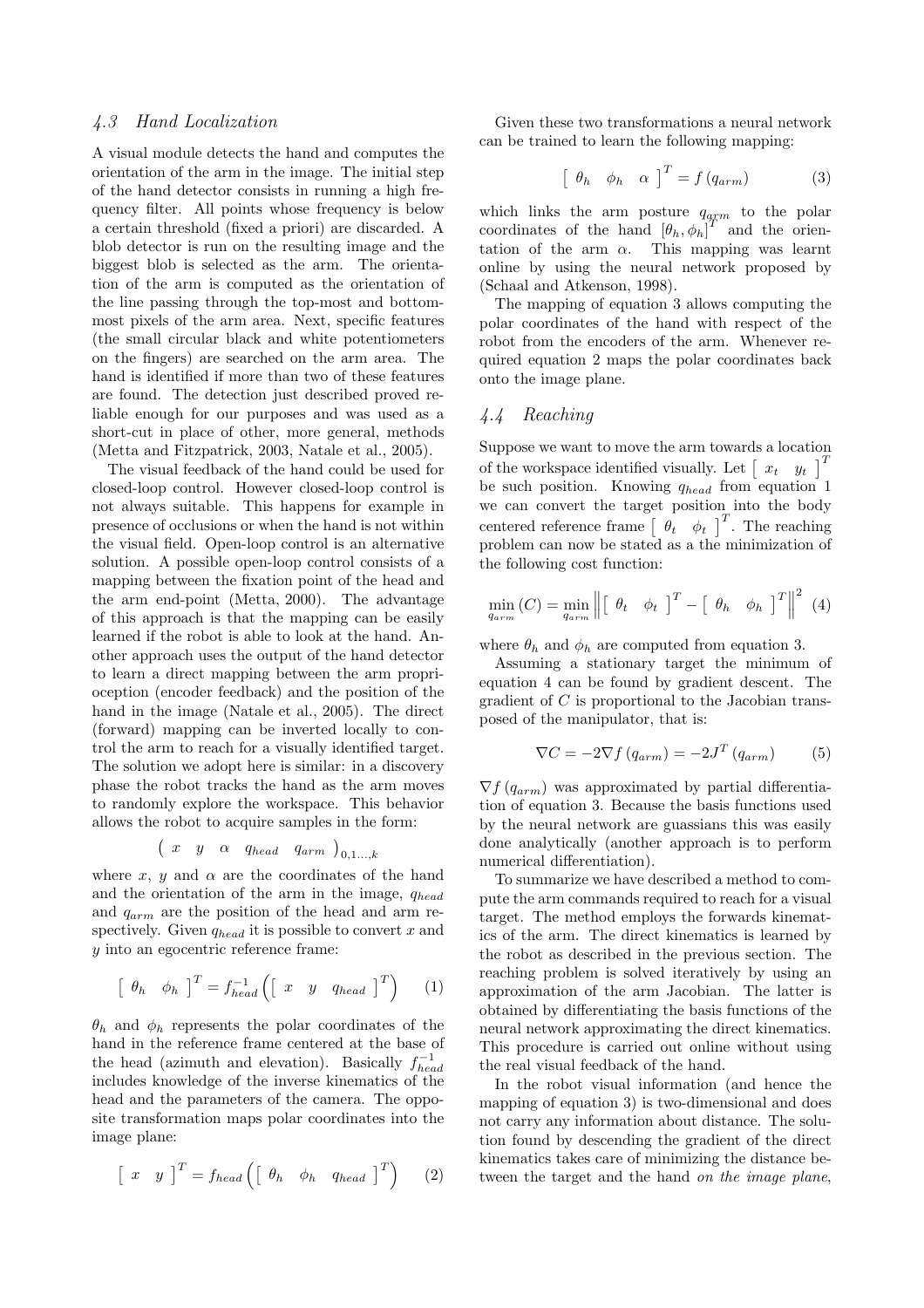

Figure 3: Left, frames 1 and 2: hand localization and arm orientation. Right, frame 3: exploration primitives. Primitives  $v_1$  and  $v_2$  are perpendicular and parallel to the arm orientation.  $v_3$  is along the null space of the arm Jacobian. For simpler understanding these primitives are here sketched in the cartesian plane, but they are actually computed in the joint space (see Section 4. for more details).

and as such, is not concerned with the third dimension  $R$  (the distance between the hand and the head, along the optical axis of the camera). In practice however the components of the gradient along R are small compared to the others. The value of  $R$  at the end of the reaching movement depends on the initial position of the arm; we chose this value so to keep the hand above the table.

## 4.5 Exploration

Starting from the direct mapping of the hand position and arm orientation we can identify a set of explorative primitives, that is a set of vectors in joint space that allows the robot to explore the arm workspace. We chose three vectors  $v_1$ ,  $v_2$  and  $v_3$ , as follows (see also Figure 3):

 $v_1$ : moves the hand along the direction perpendicular to the arm. It is computed by planning a reaching movement towards a point a few pixels away from the hand along the line perpendicular to the orientation of the arm.

 $v_2$ : moves the hand along the direction of the arm. It is computed by planning a reaching movement towards a point a few pixels away from the hand along the arm.

 $v_3 \in \text{ker} (J (q_{arm}))$ :  $v_3$  lays in the null space of the arm Jacobian; in our case the null space of the Jacobian consists of those vector that do not affect either the projection of the hand onto the visual plane or the orientation of the arm. These vectors produce a movement of the hand along the optical axis of the camera, or, in other word, along R.

# 4.6 A grasping behavior

In this section we describe the grasping behavior of the robot. The sequence begins when the experimenter waves an object in front of the robot. The head tracks the object until it remains stationary within the workspace of the arm. The robot reaches for the object; motion is planned visually as described in Section 4.4. Reaching is not accurate enough to guarantee a correct grasp. Since no three dimensional information is available the arm reaches a region above the object (see Section 4.4). At this point the exploration starts; the robot computes the explorative primitives  $v_1, v_2$  and  $v_3$ . The exploration uses three behaviors:

- depth behavior, moves the hand "downwards" along  $v_3$ ;
- hovering behavior, moves the hand back and forth along  $v_1$ ;
- *pushing behavior*, moves the hand along  $v_2$ ;

The depth behavior moves the hand along the direction of the optical axis of the camera and adjusts the height of the hand with respect to the object/table. To avoid crashing the hand into the table this behavior is inhibited when the infrared proximity sensor detects an obstacle (usually this happens close to the table). The hovering behavior and the depth behavior are activated at the beginning of the exploration. The goal of this initial phase is to adjust the position of the hand until the index finger touches the object. This allows adjusting the position of the hand along the directions  $v_1$  and  $v_3$ . During the exploration the arm stops when the hand detects the object, to avoid pushing it away or knocking it over; if no contact is detected, on the other hand, the amplitude of the exploration is extended (this increases the probability to touch the object in case the reaching error is large). The exploration terminates when the contact with the object is detected by any of the tactile sensors placed on the index finger. At this point the hovering behavior is suspended and the pushing behavior activated. The "pushing" movement along  $v_2$  brings the palm in contact with the object while the depth behavior takes care of maintaining the correct distance with the table. When the robot detects contact on the palm the exploration stops and the grasping behavior is activated. The grasping behavior simply closes the fingers to a specific position. The low impedance of the joints allows the fingers to adapt to the different objects being grasped.

Figure 4 reports an example of the robot grasping a porcelain cup. The grasping behavior proved to be quite reliable, as repetitive tests show in Section 5.

## 5. Results

The grasping behavior described in Section 4. was evaluated by presenting different objects to the robot and by counting the number of successful grasps.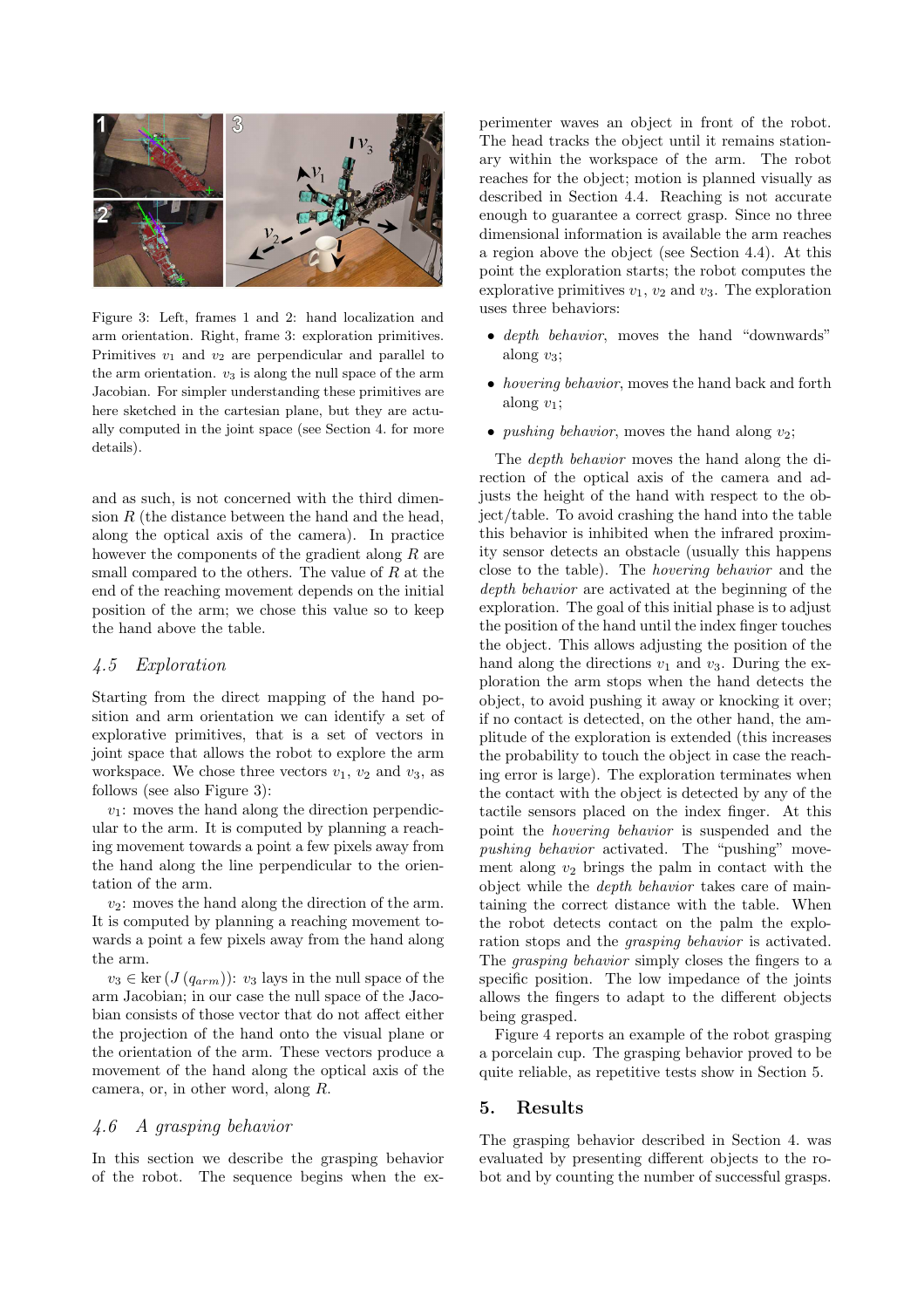

Figure 4: Grasping behavior: an example. Sequence of the robot grasping a porcelain cup. Frame 1: the cup is presented to the robot. Frame 2: the robot reaches for the cup. Frames 3 to 6: the robot explores the space and uses tactile feedback to find the object and adjust the position of the hand. Frames 7 and 8: the robot grasps and lifts the cup.

Table 1: Objects.

|          | Description                | Weight(Kg) | No.Trials | No.Failures | Contains        |
|----------|----------------------------|------------|-----------|-------------|-----------------|
|          | Plastic bottle             | 0.265      | 22        |             | Vitamins        |
| $\Omega$ | Porcelain cup              | 0.255      | 24        |             | Nothing         |
| 3        | Plastic cup (Starbucks)    | 0.220      | 24        |             | <b>Bolts</b>    |
|          | Rectangular box (Nesquick) | 0.240      | 24        |             | Nesquick powder |

We chose objects of different size and shape: a plastic bottle, a plastic rectangular box, a porcelain cup and a plastic cup (see figure 5). Some of the objects were partially filled, so that the weight was roughly uniform among all objects (about 220-250 grams, see Table 1). The robot had no prior knowledge about these objects.

Each object was presented to the robot more than 20 times and randomly placed on the table. Overall the number of grasping trials was 94, of which only 7 were not successful. In some of these trials, the robot managed to grasp the object, but was not able to hold it because the grip did not produce enough friction. In a few cases the tactile sensors failed to detect the object and the exploration was aborted before the object was actually grasped (more details are reported in Table 1).

As a further validation, we clustered the haptic information originated from the grasping. We collected the hand feedback at the moment the robot lifted the object; the idea is that given the intrinsic compliance of the hand, its configuration and the force exerted by each joint depend on the shape of the object being grasped. The hand feedback was clustered by means of a Self Organizing Map (SOM). The results show that the bottle, the rectangular box

and the cups form three clusters. Unfortunately the clusters formed by the two cups are not clearly distinguishable. This is probably due to the fact that the hand grasped the objects from the top, and that in that part the two objects are quite alike (both are circular with similar diameter). In these cases the limited number of fingers (three) made it hard to distinguish between the cylindrical and conic shape of the cups. Together the results prove that the grasping behavior of the robot is reliable. The high number of successful trials shows that the haptic feedback manages to drive the robot during the exploration until it finds the object and grasps it. This is further demonstrated by the clustering, which show that the behavior allows extracting meaningful information about the physical properties of the objects (i.e. their shape).

# 6. Conclusions

We have described the design of a behavior that allows a humanoid robot to grasp objects without prior knowledge about their shape and location. We summarize here our approach and the lessons we learned:

• Give up precision, explore instead. Sometime in robotics we struggle to have robots as precise as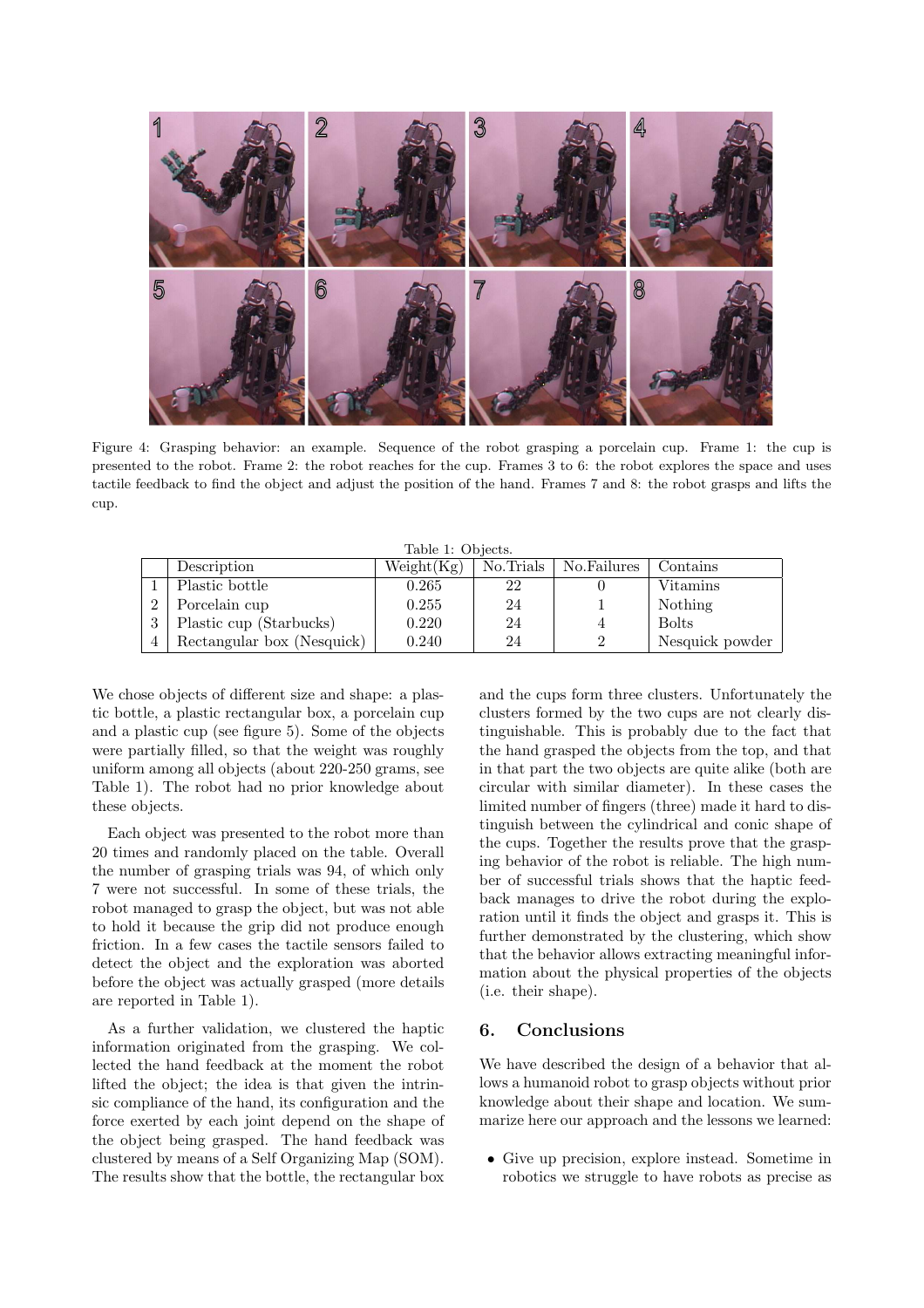

Figure 5: Left: the set of objects used in the experiments: a plastic bottle, a porcelain cup, a plastic cup and a rectangular plastic box. Some objects were partially filled to increase the weight (all objects weighed about 220-250g). Right: result of the clustering. Black circles, green triangles, red stars and blue squares represent respectively the bottle, the rectangular box and the porcelain and the plastic cups. The two cups are not clearly separated because have similar shape in the area where they were grasped.

possible in performing the tasks for which we program them. We found that exploration can be more effective in dealing with uncertainties.

- Be soft. Exploration must be gentle if we want to avoid catastrophic effects on either the robot or the objects/environment. The mechanical design of the robot proved helpful in this respect.
- Sense and exploit the environment. If inquired the world can provide useful feedback; however the robot must be able to ask the right questions (interact) and interpret the answers (have appropriate sensors).

We endowed the robot with the minimum capabilities required to explore the environment. These include a simple ability to detect visual motion, a way to control the arm to roughly reach for objects and a set of explorative primitives. Haptic feedback drives the exploration and allows the robot to successfully grasp objects on a table. We show that the information generated in this ways can be potentially used to learn physical properties of objects like shape.

In the context of epigenetic robotics we are interested in studying methods to improve the perceptual abilities of robots by exploiting the physical interaction with the environment. In this paper we have shown how haptic feedback can significantly improve this interaction thereby enhancing the robot's ability to learn about the environment.

Finally, it is worth saying that, to better illustrate our point, we deliberately took a somewhat extreme approach. We certainly believe that future robots will have to take advantage of the integration of all sensory modalities.

# Acknowledgements

This research benefited from discussion with Giorgio Metta. The authors would also like to thank Paul Fitzpatrick, Charles Kemp and Lijin Aryananda for providing some useful code. Funds for this project were provided by ABB and the NASA Systems Mission Directorate, Technical Development program under contract 012461-001. Lorenzo Natale was supported in part by the European Union grant Robot-Cub (IST-2004-004370).

#### References

- Bushnell, E. and Boudreau, J. (1993). Motor development and the mind: The potential role of motor abilities as a determinant of aspects of perceptual development. Child Dev., 64(4):1005– 1021.
- Edsinger-Gonzales, A. and Weber, J. (2004). Domo: A force sensing humanoid robot for manipulation research. In Proc. of the IEEE International Conf. on Humanoid Robotics, Los Angeles.
- Gibson, E. J. (1988). Exploratory behavior in the development of perceiving, acting, and the acquiring of knowledge. Annual Review of Psychology, 39:1–41.
- Johansson, R. S. (1991). How is grasping modified by somatosensory input? In Humphrey, D. R. and Freund, H. J., (Eds.), Motor Control: Concepts and Issues, pages 331–355. John Wiley and Sons Ltd, Chichester.
- Johansson, R. S. and Westling, G. (1990). Attention and performance XIII, chapter Tactile afferent